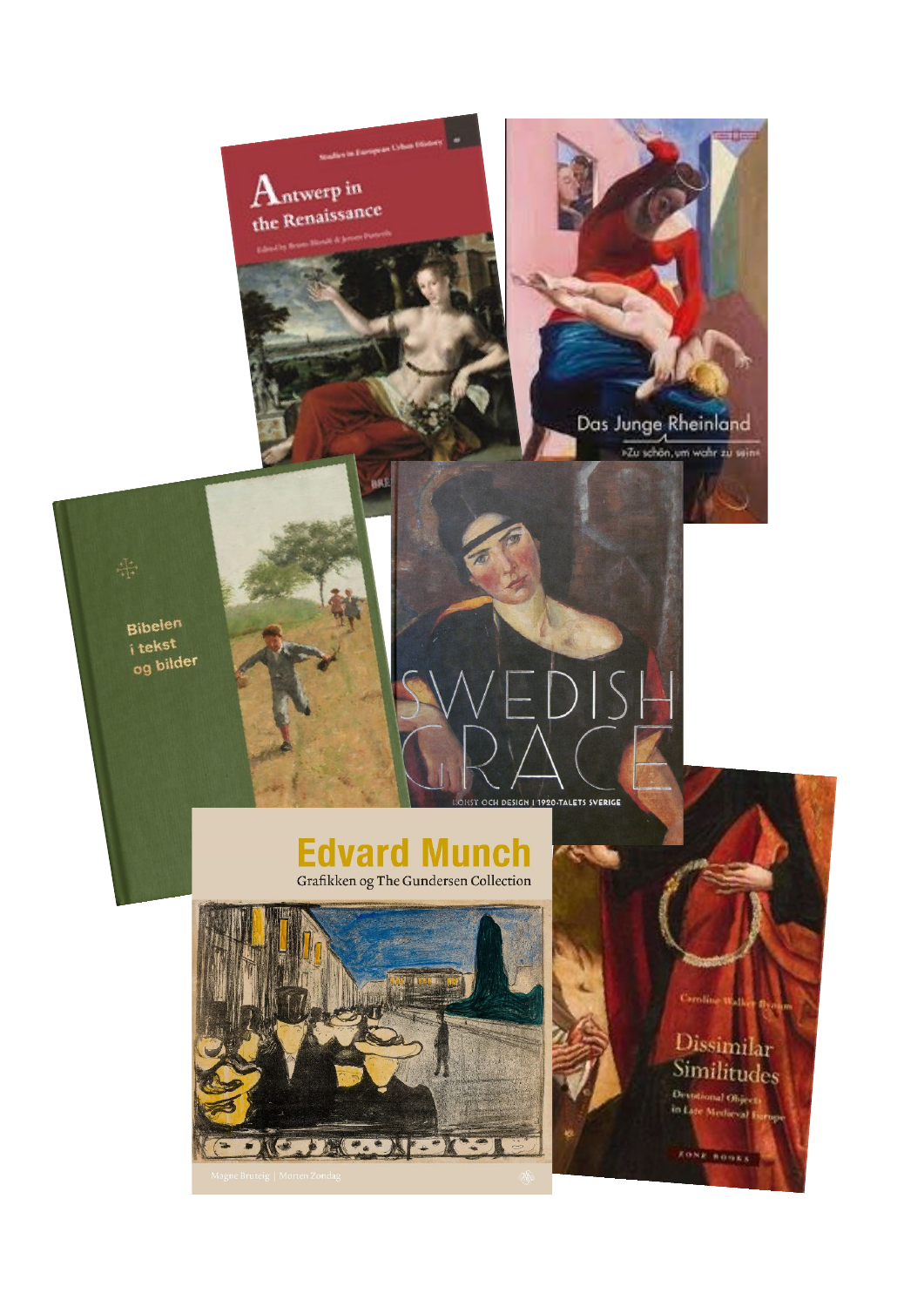## Eldre og moderne billedkunst og kunstteori

*Klikk på tittelen for å se plassering i biblioteket* 

- Bauer, Dominique og Camilla Murgia, red. *[Ephemeral spectacles, exhibition spaces and museums,](https://bibsys-almaprimo.hosted.exlibrisgroup.com/permalink/f/17b6085/BIBSYS_ILS71642450920002201)  1750-1918*[. Amsterdam: Amsterdam University Press, 2021](https://bibsys-almaprimo.hosted.exlibrisgroup.com/permalink/f/17b6085/BIBSYS_ILS71642450920002201)
- Beccalossi, Chiara og Ivan Crozier, red. *[A cultural history of sexuality in the age of empire](https://bibsys-almaprimo.hosted.exlibrisgroup.com/permalink/f/1n8chvd/BIBSYS_ILS71646807090002201)*. Vol. 5. [London: Bloomsbury, 2014](https://bibsys-almaprimo.hosted.exlibrisgroup.com/permalink/f/1n8chvd/BIBSYS_ILS71646807090002201)
- Betancourt, Roland. *[Byzantine intersectionality: sexuality, gender, and race in the Middle Ages](https://bibsys-almaprimo.hosted.exlibrisgroup.com/permalink/f/1n8chvd/BIBSYS_ILS71647001170002201)*. [Princeton: Princeton University Press, 2020](https://bibsys-almaprimo.hosted.exlibrisgroup.com/permalink/f/1n8chvd/BIBSYS_ILS71647001170002201)
- Bibelen. *Bibelen i tekst og bilder*[. Oslo: Bibelselskapet,2021](https://bibsys-almaprimo.hosted.exlibrisgroup.com/permalink/f/1n8chvd/BIBSYS_ILS71633117710002201)
- Blondé, Bruno og Jeroen Puttevils, red. *Antwerp in the Renaissance*. Turnhout: Brepols Publ., 2020
- Bruteig, Magne og Morten Zondag. *[Edvard Munch: Grafikken og The Gundersen Collection](https://bibsys-almaprimo.hosted.exlibrisgroup.com/permalink/f/1n8chvd/BIBSYS_ILS71639579530002201)*. Oslo: [J.M. Stenersens Forlag, 2022](https://bibsys-almaprimo.hosted.exlibrisgroup.com/permalink/f/1n8chvd/BIBSYS_ILS71639579530002201)
- Buffet-Picabia, Gabrielle. *Picabia: Watercolours 1917-1919*[. London: Hanover Gallery, 1968.](https://bibsys-almaprimo.hosted.exlibrisgroup.com/permalink/f/1n8chvd/BIBSYS_ILS71642800630002201)  [Utstillingskatalog](https://bibsys-almaprimo.hosted.exlibrisgroup.com/permalink/f/1n8chvd/BIBSYS_ILS71642800630002201)
- [Buchhart, Dieter, Antonia Hoerschelmann og Klaus Albrecht Schröder, red.](https://bibsys-almaprimo.hosted.exlibrisgroup.com/permalink/f/1n8chvd/BIBSYS_ILS71643533370002201) *Munch in dialogue*. [München: Prestel, 2022. Utstillingskatalog](https://bibsys-almaprimo.hosted.exlibrisgroup.com/permalink/f/1n8chvd/BIBSYS_ILS71643533370002201)
- Burns, Emily C. og Alice M. Rudy Price, red. *[Mapping impressionist painting in transnational contexts](https://bibsys-almaprimo.hosted.exlibrisgroup.com/permalink/f/17b6085/BIBSYS_ILS71647191510002201)*. [New York; London: Routledge, 2021](https://bibsys-almaprimo.hosted.exlibrisgroup.com/permalink/f/17b6085/BIBSYS_ILS71647191510002201)
- Bynum, Caroline Walker. *[Dissimilar similitudes: Devotional objects in late Medieval Europe](https://bibsys-almaprimo.hosted.exlibrisgroup.com/permalink/f/1n8chvd/BIBSYS_ILS71614312320002201)*. New York: [Zone Books, 2020](https://bibsys-almaprimo.hosted.exlibrisgroup.com/permalink/f/1n8chvd/BIBSYS_ILS71614312320002201)
- Canby, Sheila R. *Islamic art: Close-up*[. London: British Museum, 2014](https://bibsys-almaprimo.hosted.exlibrisgroup.com/permalink/f/1n8chvd/BIBSYS_ILS71647141090002201)
- Chapman, Caroline. *[Nineteenth-century women artists: Sisters of the brush](https://bibsys-almaprimo.hosted.exlibrisgroup.com/permalink/f/1n8chvd/BIBSYS_ILS71647191530002201)*. London: Unicorn, 2021
- Cottington, David. *[Radical art and the formation of the avant-garde](https://bibsys-almaprimo.hosted.exlibrisgroup.com/permalink/f/1n8chvd/BIBSYS_ILS71647171520002201)*. New Haven; London: [Yale University Press, 2022](https://bibsys-almaprimo.hosted.exlibrisgroup.com/permalink/f/1n8chvd/BIBSYS_ILS71647171520002201)
- Evans, Ruth, red. *[A cultural history of sexuality in the Middle Ages](https://bibsys-almaprimo.hosted.exlibrisgroup.com/permalink/f/1n8chvd/BIBSYS_ILS71646807090002201)*. Vol. 2. London: Bloomsbury, 2014
- Finckh, Gerhard, red. *Edouard Manet*[. Wuppertal: Von der Heydt-Museum, 2017. Utstillingskatalog](https://bibsys-almaprimo.hosted.exlibrisgroup.com/permalink/f/1n8chvd/BIBSYS_ILS71645083150002201)
- Forster, Michael N., red. *[Johann Gottfried von Herder: Philosophical writings](https://bibsys-almaprimo.hosted.exlibrisgroup.com/permalink/f/1n8chvd/BIBSYS_ILS71497209410002201)*. New York: [Cambridge University Press, 2002](https://bibsys-almaprimo.hosted.exlibrisgroup.com/permalink/f/1n8chvd/BIBSYS_ILS71497209410002201)
- Golden, Mark og Peter Toohey, red. *[A cultural history of sexuality in the classical world.](https://bibsys-almaprimo.hosted.exlibrisgroup.com/permalink/f/1n8chvd/BIBSYS_ILS71646807090002201)* Vol. 1. [London: Bloomsbury, 2014](https://bibsys-almaprimo.hosted.exlibrisgroup.com/permalink/f/1n8chvd/BIBSYS_ILS71646807090002201)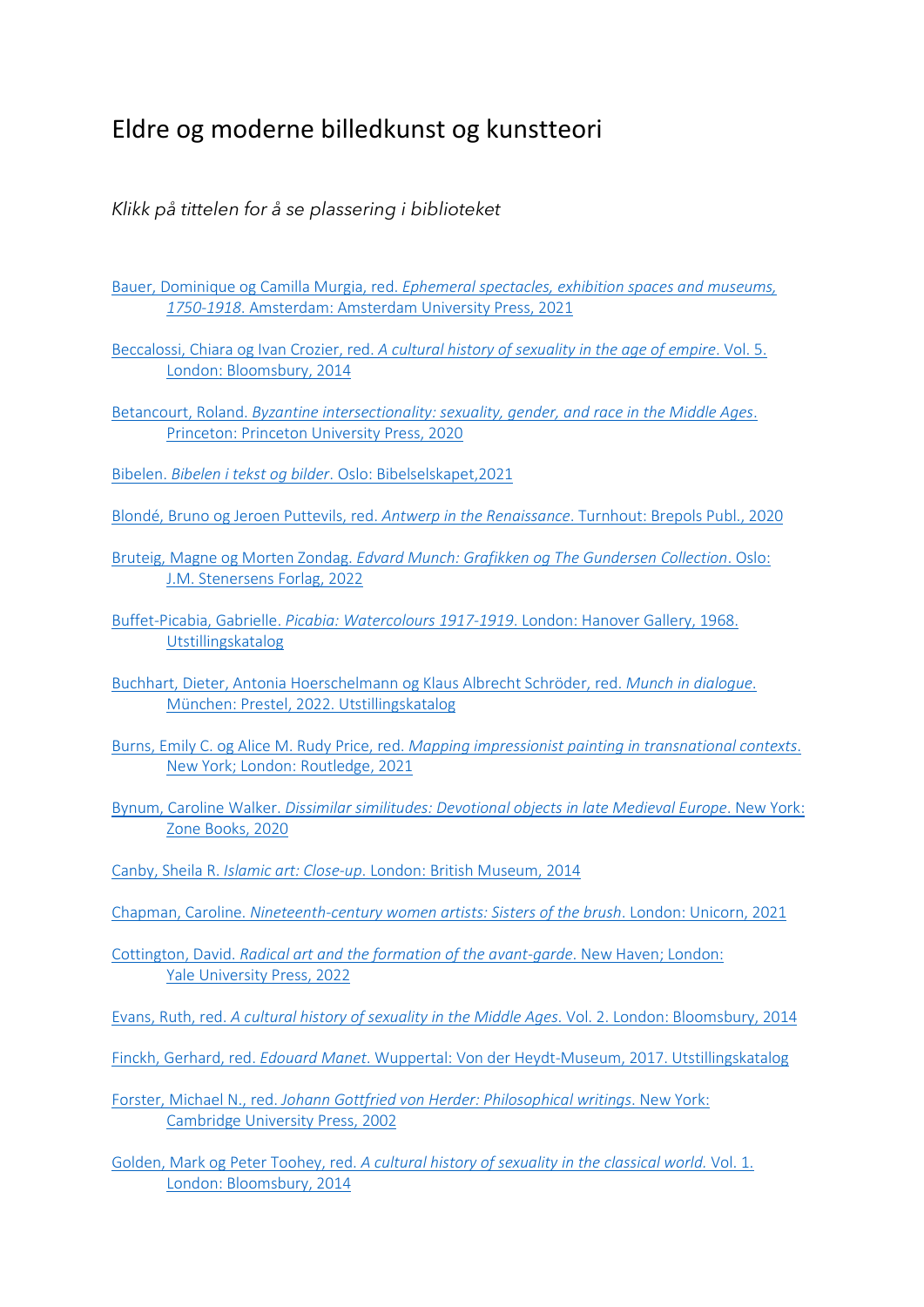- Gu, Yi. *Chinese ways of seeing and open-air painting*. Cambridge: Harvard University, Asia Center, 2020
- [Haag, Sabine, Dagmar Eichberger og Annemarie Jordan Gschwend, red.](https://bibsys-almaprimo.hosted.exlibrisgroup.com/permalink/f/1n8chvd/BIBSYS_ILS71642896990002201) *Women the art of power: Three women from the House of Habsburg*[. Wien: Kunsthistorisches Museum Wien, 2018.](https://bibsys-almaprimo.hosted.exlibrisgroup.com/permalink/f/1n8chvd/BIBSYS_ILS71642896990002201)  [Utstillingskatalog](https://bibsys-almaprimo.hosted.exlibrisgroup.com/permalink/f/1n8chvd/BIBSYS_ILS71642896990002201)
- Hekma, Gert, red. *[A cultural history of sexuality in the modern age](https://bibsys-almaprimo.hosted.exlibrisgroup.com/permalink/f/1n8chvd/BIBSYS_ILS71646807090002201)*. Vol. 6. London: Bloomsbury, 2014
- Heuer, Christopher P. *[Into the white: The Renaissance Arctic, the end of the image](https://bibsys-almaprimo.hosted.exlibrisgroup.com/permalink/f/17b6085/BIBSYS_ILS71577129880002201)*. New York: [Zone Books, 2019](https://bibsys-almaprimo.hosted.exlibrisgroup.com/permalink/f/17b6085/BIBSYS_ILS71577129880002201)
- Heymer, Kay og Daniel Cremer, red. *[Das junge Rheinland: "Zu schön, um wahr zu sein"](https://bibsys-almaprimo.hosted.exlibrisgroup.com/permalink/f/1n8chvd/BIBSYS_ILS71643228080002201)*. Köln: [Wienand, 2019. Utstillingskatalog](https://bibsys-almaprimo.hosted.exlibrisgroup.com/permalink/f/1n8chvd/BIBSYS_ILS71643228080002201)
- Holberton, Paul. *[A history of Arcadia in art and literature: The quest for secular human happiness](https://bibsys-almaprimo.hosted.exlibrisgroup.com/permalink/f/1n8chvd/BIBSYS_ILS71645083260002201)  revealed in the pastoral*[. London: Ad Ilissum for Paul Holberton, 2021](https://bibsys-almaprimo.hosted.exlibrisgroup.com/permalink/f/1n8chvd/BIBSYS_ILS71645083260002201)
- Lippert, Sarah J. *The paragone in nineteenth-century art*. New York: Routledge, 2019.
- [Martens, Maximiliaan, Till-Holger Borchert, Jan Dumolyn, Johan De Smet og Frederica Van Dam, red.](https://bibsys-almaprimo.hosted.exlibrisgroup.com/permalink/f/1n8chvd/BIBSYS_ILS71643538010002201)  *Van Eyck*[. London: Thames and Hudson, 2020. Utstillingskatalog](https://bibsys-almaprimo.hosted.exlibrisgroup.com/permalink/f/1n8chvd/BIBSYS_ILS71643538010002201)
- [Masterson, Mark, Nancy Sorkin Rabinowitz og James Robson, red.](https://bibsys-almaprimo.hosted.exlibrisgroup.com/permalink/f/17b6085/BIBSYS_ILS71538009560002201) *Sex in Antiquity: Exploring gender [and sexuality in the ancient world](https://bibsys-almaprimo.hosted.exlibrisgroup.com/permalink/f/17b6085/BIBSYS_ILS71538009560002201)*. London: Routledge, 2015
- Niggl, Selima. *[Pinot Gallizio: Malerei am laufenden Meter: München 1959 und die europäische](https://bibsys-almaprimo.hosted.exlibrisgroup.com/permalink/f/1n8chvd/BIBSYS_ILS71644964100002201)  Avantgarde.* [Hamburg: Nautilus, 2007](https://bibsys-almaprimo.hosted.exlibrisgroup.com/permalink/f/1n8chvd/BIBSYS_ILS71644964100002201)
- Pérez, Noelia García, red. *[Mary of Hungary: Renaissance patron and collector: Gender, art and](https://bibsys-almaprimo.hosted.exlibrisgroup.com/permalink/f/1n8chvd/BIBSYS_ILS71642790570002201)  culture*[. Turnhout: Brepols, 2020](https://bibsys-almaprimo.hosted.exlibrisgroup.com/permalink/f/1n8chvd/BIBSYS_ILS71642790570002201)
- Prignitz-Poda, Helga, red. *Frida Kahlo: Retrospective*[. München: Prestel, 2010. Utstillingskatalog](https://bibsys-almaprimo.hosted.exlibrisgroup.com/permalink/f/1n8chvd/BIBSYS_ILS71505533800002201)
- Puff, Helmut. *[Sodomy in Reformation Germany and Switzerland, 1400-1600](https://bibsys-almaprimo.hosted.exlibrisgroup.com/permalink/f/1n8chvd/BIBSYS_ILS71512652720002201)*. Chicago: University of [Chicago Press, 2003](https://bibsys-almaprimo.hosted.exlibrisgroup.com/permalink/f/1n8chvd/BIBSYS_ILS71512652720002201)
- Purgar, Krešimir, red. *[The iconology of abstraction: Non-figurative images and the modern world.](https://bibsys-almaprimo.hosted.exlibrisgroup.com/permalink/f/17b6085/BIBSYS_ILS71643598170002201)* [New York: Routledge, 2020](https://bibsys-almaprimo.hosted.exlibrisgroup.com/permalink/f/17b6085/BIBSYS_ILS71643598170002201)
- Robach, Cilla og Johan Rosell, red. *[Swedish grace: Konst och design i 1920-talets Sverige](https://bibsys-almaprimo.hosted.exlibrisgroup.com/permalink/f/1n8chvd/BIBSYS_ILS71645094030002201)*. Stockholm: [Nationalmuseum, 2022. Utstillingskatalog](https://bibsys-almaprimo.hosted.exlibrisgroup.com/permalink/f/1n8chvd/BIBSYS_ILS71645094030002201)
- Rubin, Miri, red. *[The work of Jacques Le Goff and the challenges of medieval history](https://bibsys-almaprimo.hosted.exlibrisgroup.com/permalink/f/1n8chvd/BIBSYS_ILS71487434350002201)*. Woodbridge: [Boydell Press, 1997.](https://bibsys-almaprimo.hosted.exlibrisgroup.com/permalink/f/1n8chvd/BIBSYS_ILS71487434350002201)
- Sayre, Henry M. *Value in art: Manet and the slave trade*. Chicago: University of Chicago Press, 2022

Smith, Alison, red. *Edward Burne-Jones*[. London: Tate Publishing, 2018. Utstillingskatalog](https://bibsys-almaprimo.hosted.exlibrisgroup.com/permalink/f/17b6085/BIBSYS_ILS71571474130002201)